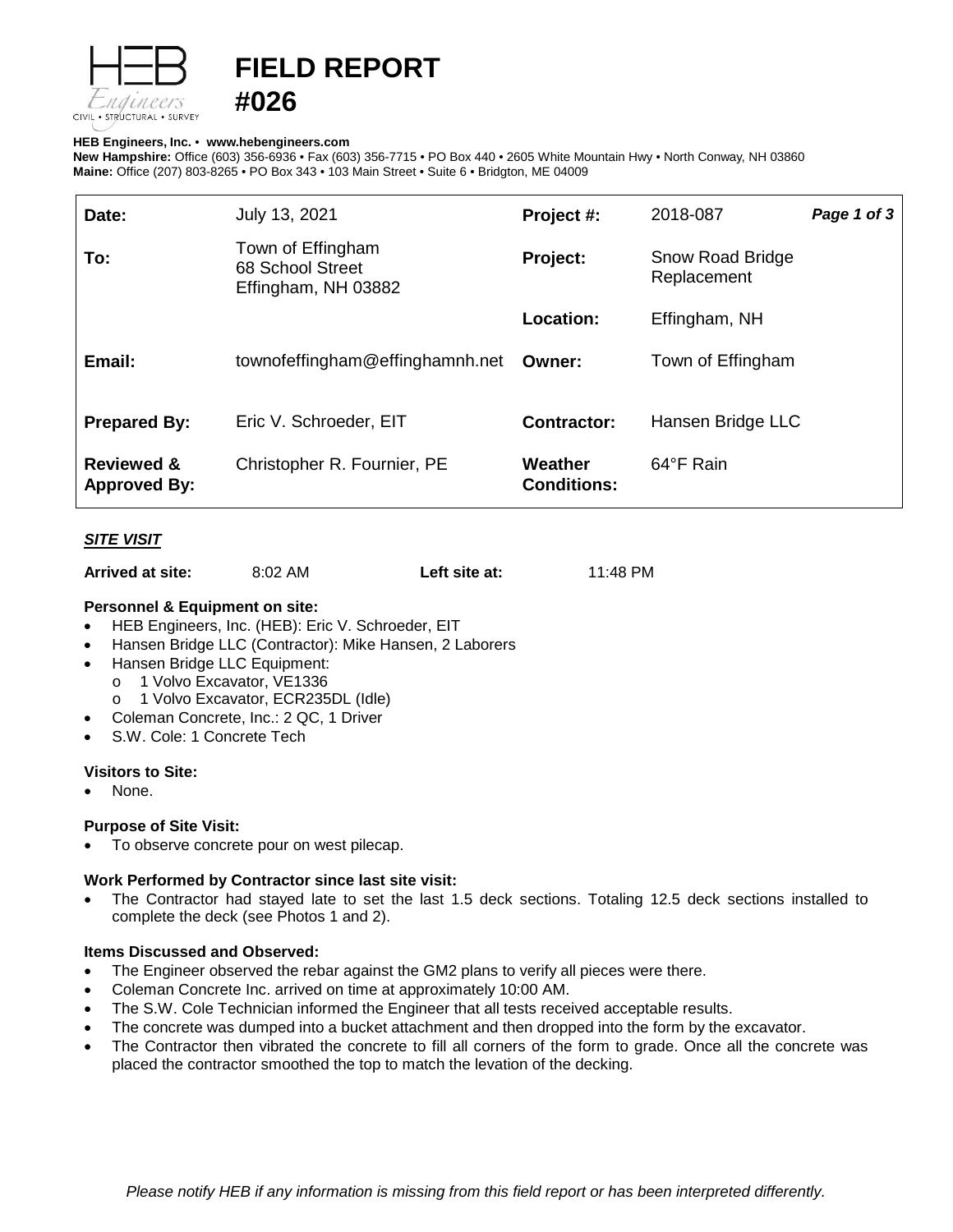*Town of Effingham July 13, 2021 Snow Road Bridge #165/112 over South River, Effingham, NH Field Report #026 HEB Project #2018-087*

# **Work Scheduled:**

• Friday, July 16, 2021 – place concrete on east pilecap.

#### **Outstanding Construction Issues:**

None.

#### **Next Observation:**

• Friday, July 16, 2021.

#### **Photos:**

• Taken by EVS on July 13, 2021.



Photo 1: Wooden deck completed.